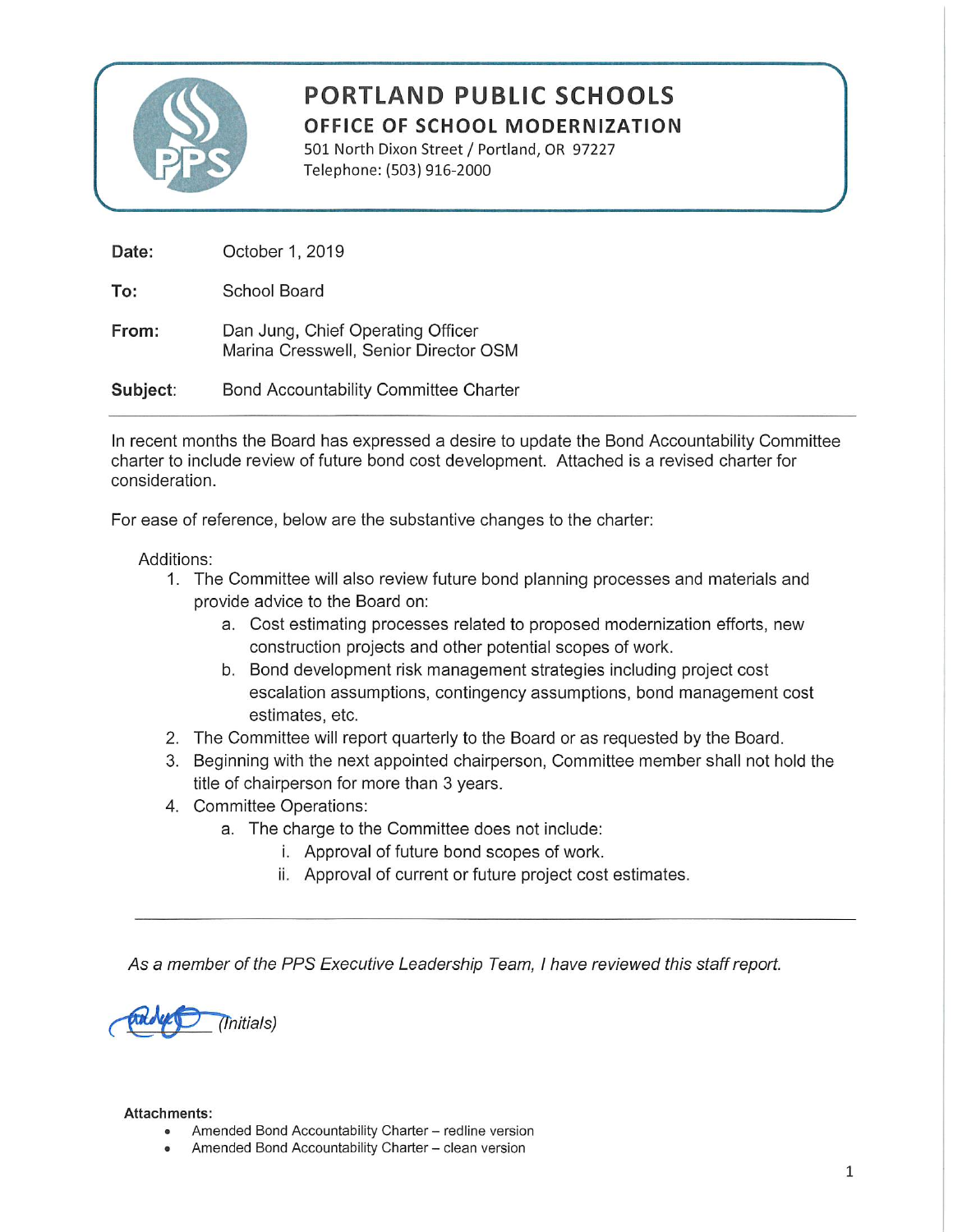

# **Portland Public Schools Capital Construction Bond Accountability Committee Charter Update: September 23, 2019**

# **Background**

Portland Public Schools (the District) has successfully referred Capital Construction Bond Measures for voter approval in November 2012 and May 2017. The District has established a citizen Bond Accountability Committee to assist in monitoring the planning and progress of the bond programs.

## **Committee Charge**

In response to the need for accountability regarding the District's effective use of capital construction bond funds, the PPS School Board (Board) has appointed a citizen Bond Accountability Committee ("Committee") whose charge is to monitor the planning and progress of the bond programs relative to voter-approved work scope, schedule and budget objectives. The Committee shall also monitor future bond planning efforts. The Superintendent has overall responsibility for performance of staff engaged in the implementation of the bond programs.

The Committee will actively review the bond programs and provide advice to the Board on:

Whether the school district bond revenues are expended only for the purposes for which the bonds were approved, and that bond revenues are not used for any purpose prohibited by law;

- Alignment with the goals and principles of the Long Range Facilities Plan;
- Alignment with the goals of the Business Equity Policy;
- District standards and innovative practices for achieving lower maintenance and construction costs while improving operating efficiency, sustainability, and increasing building longevity;
- Historic preservation and school renovation opportunities compatible with the architecture of surrounding Portland neighborhoods;
- Potential capital partnerships for joint and shared use of PPS facilities;
- Implementation of appropriate ways to address seismic issues;
- Compliance with ADA; and
- Communicating key information related to the bonds to the School Board, public groups, organizations and stakeholders.

The Committee will also review future bond planning processes and materials and provide advice, as requested by the Board, to the Board on:

• Cost estimating processes related to proposed modernization efforts, new construction projects and other potential scopes of work.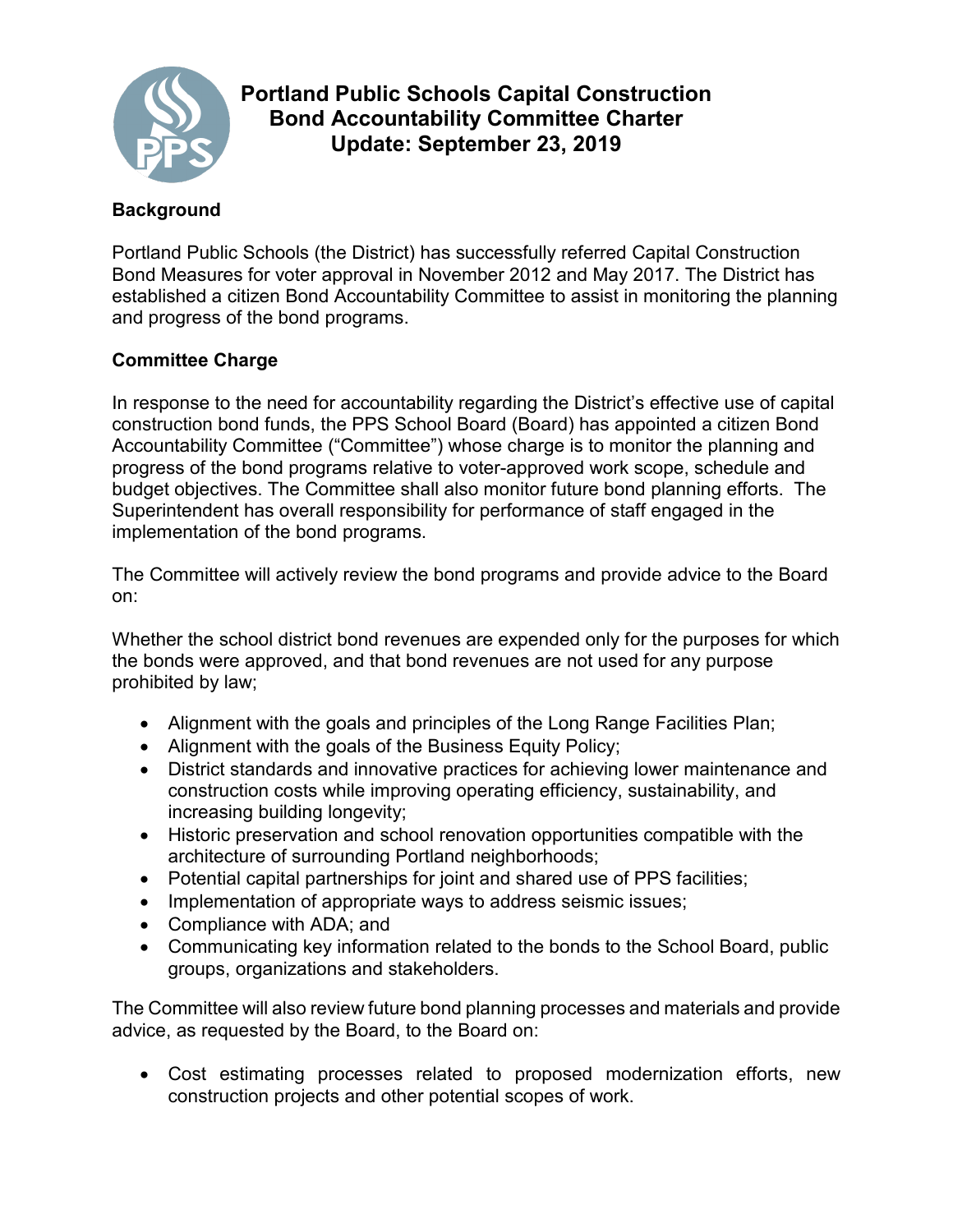• Bond development risk management strategies including project cost escalation assumptions, contingency assumptions, bond management cost estimates, etc.

The Committee will use the Racial Equity and Social Justice framework in its review of bond projects and in providing advice to the Board. Any recommendation from the Committee to the Board will include discussion of any possible impact on historically underserved student populations.

The Committee will receive and review copies of annual performance audits and financial audits, and has the option to inspect school facilities and grounds to ensure Bond revenues are expended in compliance with state law and the ballot measure language.

The Committee will review quarterly reports produced by the District each year the bond proceeds are being spent in order to verify general compliance with the purposes set forth in the capital improvement programs as approved by the voters.

The Committee will report quarterly to the Board as requested by the Board.

The Committee will perform other reasonable duties requested by the Board.

### **Committee Membership**

The Committee shall consist of approximately seven to ten members reflective, to the extent possible, of the diversity of Portland. The Board will appoint committee members and a chairperson.

The committee shall be comprised of individuals with a commitment to fairness and transparency and belief in role of the public sector as stewards of public funds.

Membership of the committee should display a commitment to and experience in one or more of the following:

- building design, architecture, engineering
- construction and/or construction financing
- workforce equity and/or career learning equity
- public contracting, budgeting, and/or auditing
- business equity, Minority-owned, Women-Owned, or Emerging Small Business (MWESB) opportunities in public works

The Committee shall be comprised of a mix of individuals with a good reputation in the community for fairness and transparency, and a majority of the committee will be people with a combination of experience in building design; construction; construction financing; public contracting, budgeting, and/or auditing.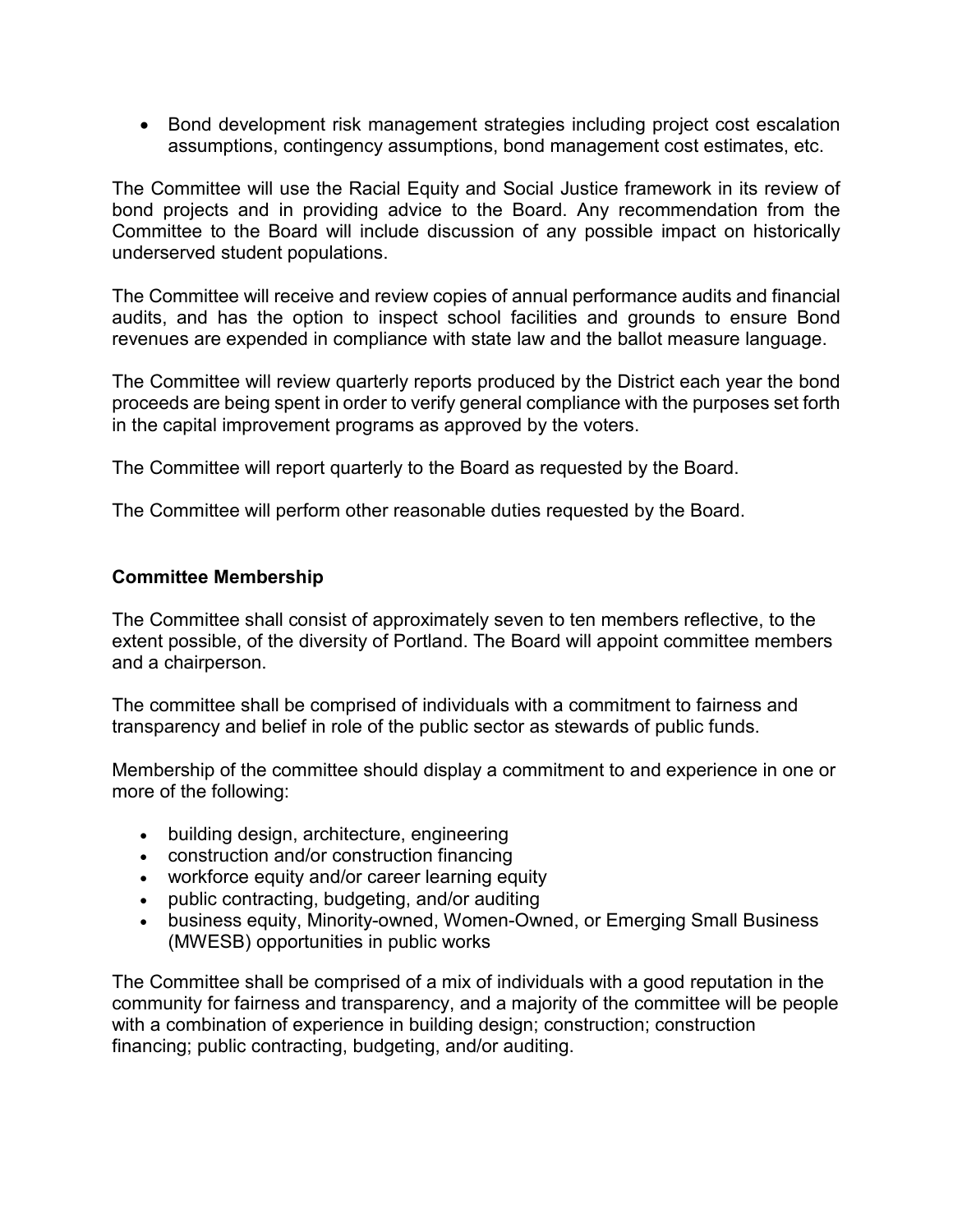- The Committee members shall receive no direct or indirect compensation from the District for their services as members of the Committee.
- The Committee members may not have an active or pending contract with the District, nor enter into a contract during their term on the Committee.
- The Committee may not include any employee or official of the District, or any vendor, contractor or consultant of the District.
- A Committee member serves to advise the Board. If a Committee member resigns, violates the Committee Code of Ethics contained herein (see attachment), fails to attend two consecutive Committee meetings without reasonable excuse, or otherwise becomes unable to serve on the Committee, the Board may declare the position on the Committee to be vacant and appoint another qualified person to the Committee.
- Members are appointed to staggered 2-, 3- and 4-year terms and may reapply for consideration to serve additional terms. Effective July 1, 2019, a Committee member shall not hold the title of chairperson for more than 3 years. A Committee member may serve for a total of no more than eight years.

# **Committee Operations**

The charge to the Committee does not include:

- Approval of construction contracts;
- Approval of construction change orders;
- Appropriation of construction funds;
- Handling of legal matters:
- Approval of construction plans and schedules;
- Approval of the sale of bonds;
- Priorities and order of construction for the bond projects;
- Selection of architects, engineers, construction managers, project managers, and such other professional service firms;
- The approval of the design for any project;
- The selection of independent audit firm(s), performance audit consultants and such other consultants as are necessary to support the performance of the Bond Program;
- Setting or approving schedules of design and construction activities;
- Activities, roles or responsibilities that have been designated by the Superintendent or her designee to staff or consultants, or any policy-making responsibilities;
- Approval of future bond scopes of work; or
- Approval of current or future project cost estimates.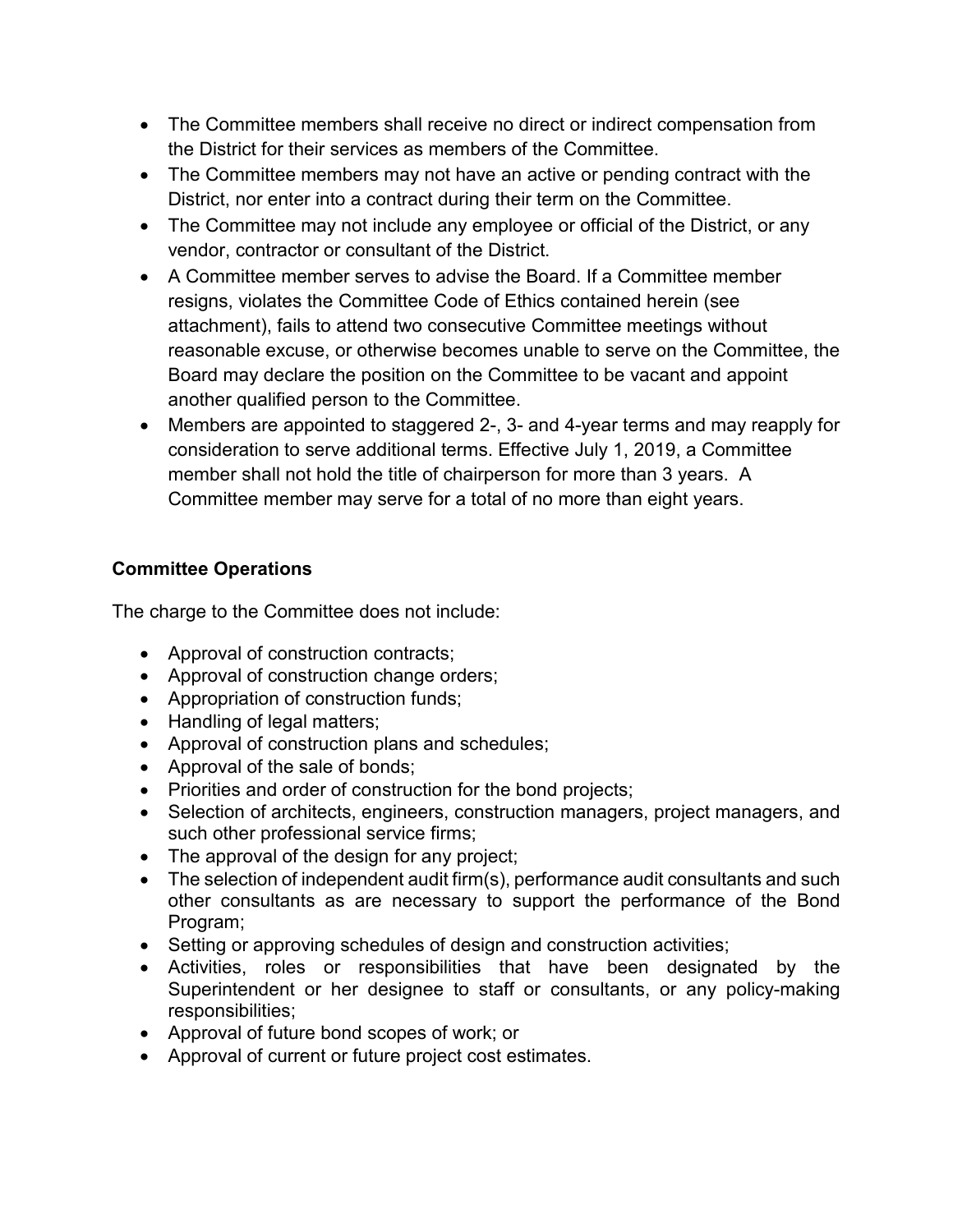## **Committee Meetings**

- The Committee will meet quarterly or as requested by the Board.
- Committee meetings are advisory and not related to formal decision-making by the Board. Committee meetings shall include opportunity for public comments.
- The Superintendent will assign and delegate the appropriate level of staff to support the Committee's work.
- District staff will provide necessary technical and administrative assistance as follows:
	- o A meeting room, including any necessary audio/visual equipment;
	- o Preparation and copies of any documentary meeting materials, such as agendas and reports; and distribution of those materials to the committee in a timely manner.
	- o Provision of reports covering the School Bond Programs.
	- o Preparation of Committee meeting minutes and posting for public viewing and use on the PPS web site.
	- o District staff will attend Committee meetings in order to report on the status of capital improvement projects, to respond to questions, and to receive advice and counsel on the overall bond programs or any of their component parts. District project consultants may attend Committee meetings at the discretion of District staff.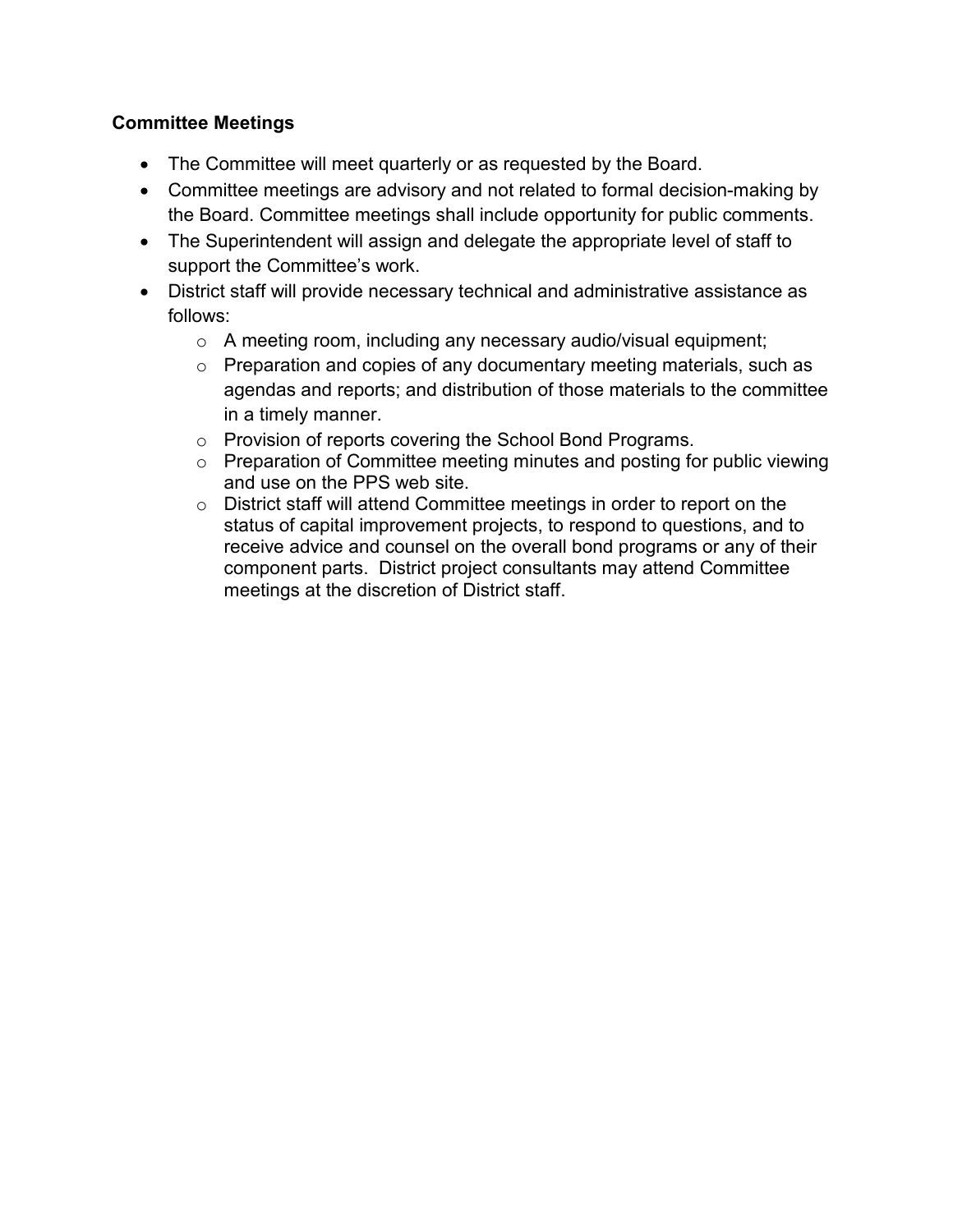## **Attachment**

### **Portland Public Schools Capital Construction Bond Citizen Accountability Committee: Code of Ethics**

A Code of Ethics provides general guidelines for Committee members to follow in carrying out their roles. Not all ethical issues that Committee members face are covered in this Code. However, this Code captures some of the critical areas that help define ethical and professional conduct for Committee members. Committee members are expected to strictly adhere to the provisions of this Code of Ethics.

## **Policy**

Each Committee member must uphold the federal and Oregon Constitutions; the laws and regulations of the United States and the State of Oregon, including complying fully with the ethics laws found within ORS Chapter 244; and the policies, procedures, rules, and regulations of the District. Additionally, Committee members shall:

- Act in the best interest of the District and the public
- Make service on the Committee a high personal priority by participating constructively and consistently in Committee work
- Prepare for meetings by reading the agenda and supporting material and learning about the subject matter
- Participate in rational, informed deliberations by considering reliable information and thinking critically
- Use one's own judgment versus following the lead of others
- Be committed to serving the District as a whole rather than any part or any personal or political cause
- Avoid conflicts of interest or the appearance thereof
- Provide advice and counsel untainted by personal, professional, or political interest
- Adhere to the highest standards of personal and professional behavior

For a period of one (1) year after leaving the Committee, a former Committee member may not represent any person or organization for compensation in connection with any matter pending before the District that, as a Committee member, he or she participated in personally and substantially. Specifically, for a period of one (1) year after leaving the Committee, a former Committee member and the companies and businesses for which the member works shall be prohibited from contracting with the District with respect to:

- bidding or proposing to provide services on projects funded by the bond proceeds; and/or
- any construction project funded by the District.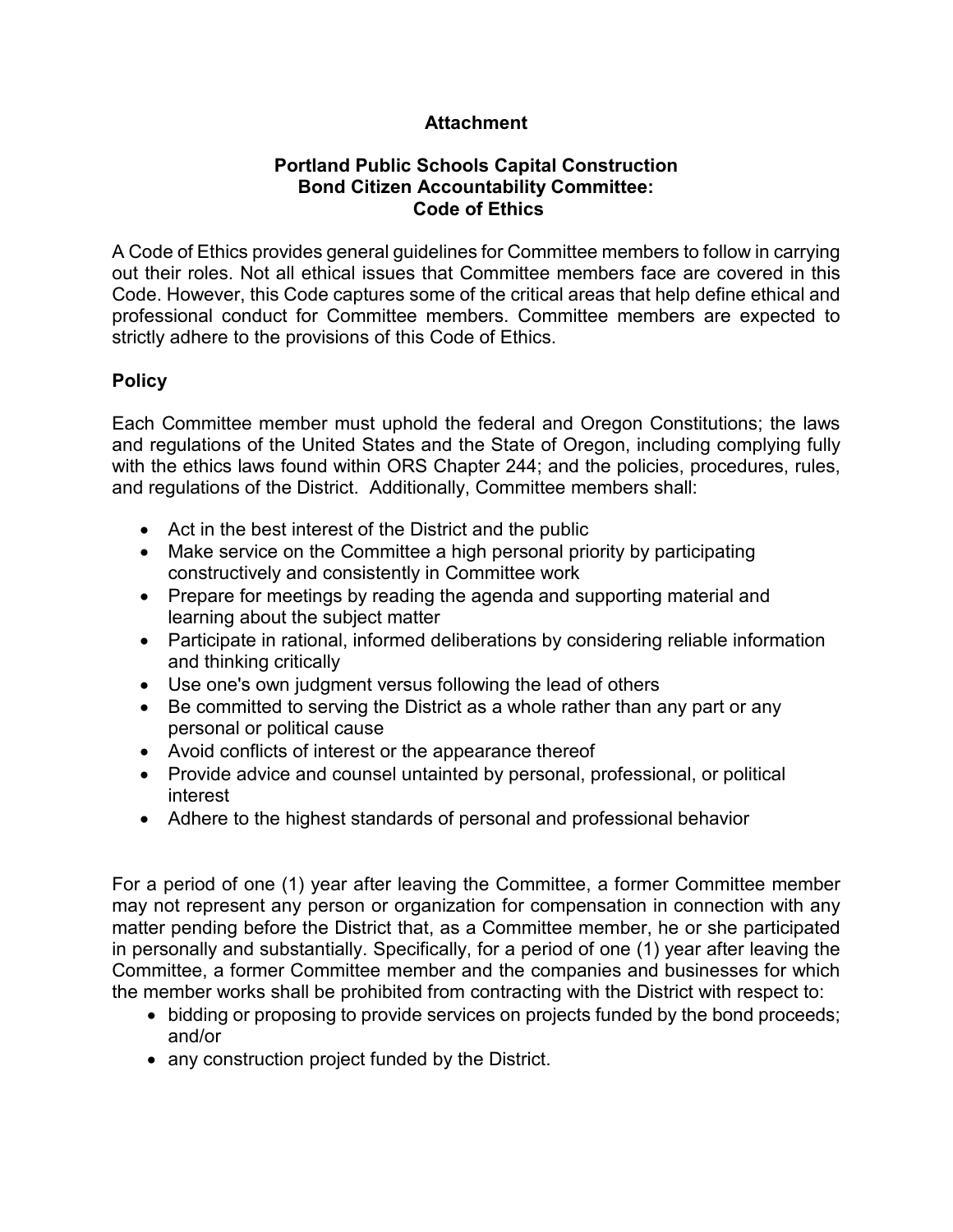

**Portland Public Schools Capital Construction Bond Citizen Accountability Committee Charter Update: September 23, 6, 2019 \_\_\_\_\_\_\_\_**

### **Background:**

Portland Public Schools (PPSthe District) has successfully referred Capital Construction Bond Measures for voter approval in November 2012 and May 2017. Both Bonds were approved and the Superintendent and the School Board desire to continue with-The District has established a citizen Bond Aaccountability Ceommittee to assist in monitoring the planning and progress of the bond programs.

## **Committee Charge:**

In response to the need for accountability regarding the District's effective use of capital construction bond funds, the PPS School Board (Board) will appointhas appointed a cCitizen Bond Accountability Committee ("Committee") whose charge will be is to monitor the planning and progress of the bond programs relative to voter-approved work scope, schedule and budget objectives. The Committee shall also provides professional analysis of monitor future bond planning efforts. The Superintendent has overall responsibility for performance of staff engaged in the implementation of the bond programs.

The Committee will actively review the bond programs, and provide advice to the Board of Education on:

- Whether the school district bond revenues are expended only for the purposes for which the bonds were approved, and that bond revenues are not used for any purpose prohibited by law;
- Alignment with the goals and principles of the Long Range Facilities Plan;
- Alignment with the goals of the Business Equity Policy;
- District standards and innovative practices for achieving lower maintenance and construction costs while improving operating efficiency, sustainability, and increasing building longevity;
- Historic preservation and school renovation opportunities compatible with the architecture of surrounding Portland neighborhoods;
- Potential capital partnerships for joint and shared use of PPS facilities;
- Implementation of appropriate ways to address seismic issues;
- Compliance with ADA; and
- Communicating key information related to the bonds to the School Board, public groups, organizations and stakeholders.

The Committee will also review future bond planning processes and materials and provide advice, as requested by the Board,-to the Board on: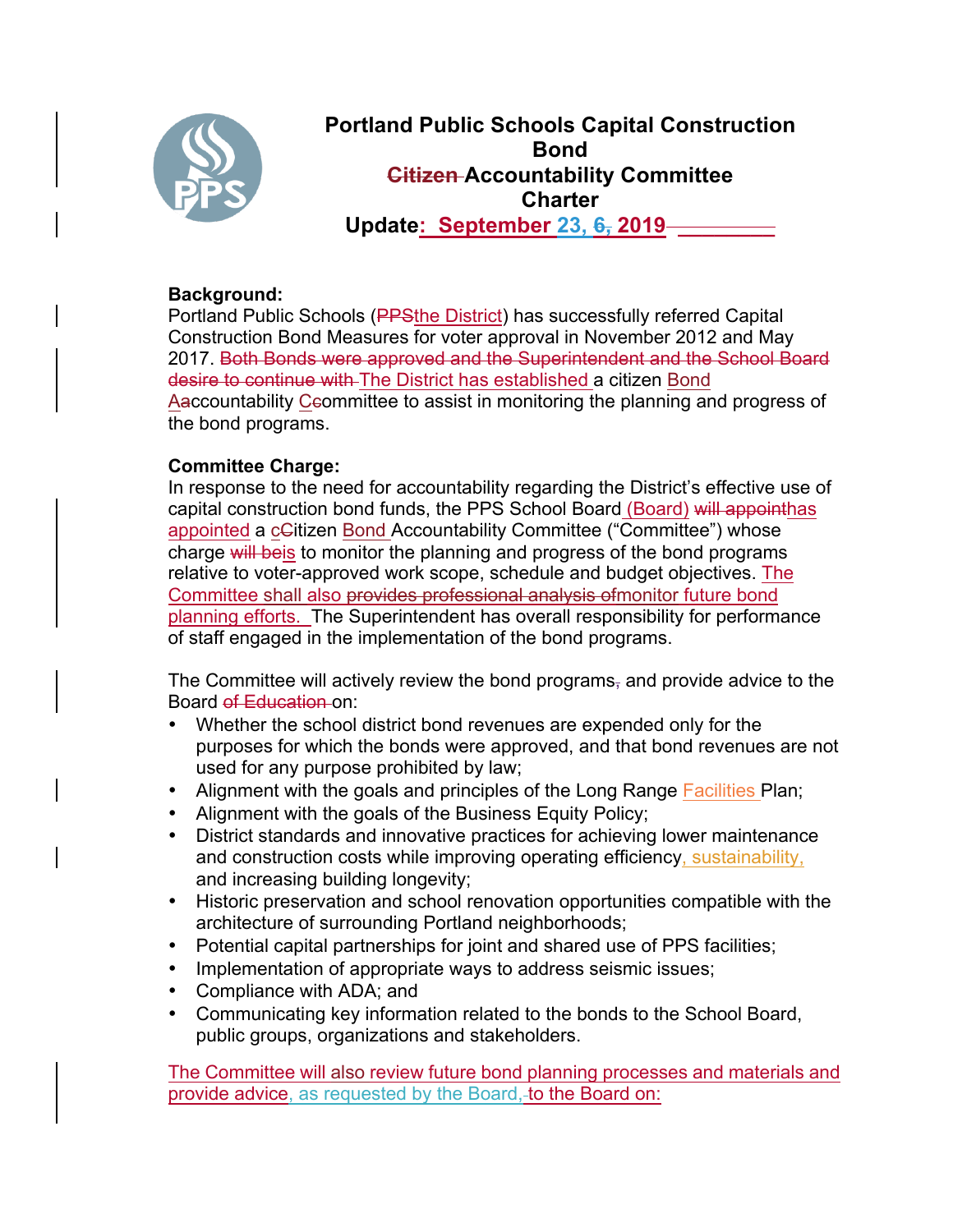- Cost estimating processes and templates related to proposed modernization efforts, physical facility improvements, educational facility improvements, new capacityonstruction projects and other potential scopes of work.
- Bond development risk management strategies including project cost escalation assumptions, contingency assumptions, bond management cost estimates, etc.

The Committee will use the Racial Equity and Social Justice framework in their-its review of bond projects and beforein providing advice to the bBoard. - Any recommendation from the Committee to the Board will include discussion of any possible impact on historically underserved student populations. If the Committee recommends or advises a modification or action related to education specifications that will adversely impact historically underserved students or schools that served a majority of historically underserved or perpetuates inequitable programming impacting historically underserved students, it must be noted in the report or presentation.

The Committee will receive and review copies of annual performance audits and financial audits, and has the option to inspect school facilities and grounds to ensure Bond revenues are expended in compliance with state law and the ballot measure language.

The Committee will review quarterly reports produced by the District each year the bond proceeds are being spent in order to verify general compliance with the purposes set forth in the capital improvement programs as approved by the voters.

The Committee will report Qquarterly to the Board as requested by the Superintendent, District staff or the Committee chairBoard.

The Committee will perform other reasonable duties requested by the School Board.

### **Committee Membership:**

The Committee shall consist of approximately seven to ten members reflective, to the extent possible, of the diversity of Portland. . The School-Board will appoint committee members and a chairperson.

The committee shall be comprised of individuals with a commitment to fairness and transparency and belief in role of the public sector as stewards of public funds.

Membership of the committee should display a commitment to and experience in one or more of the following:

• building design, architecture, engineering

• construction and/or construction financing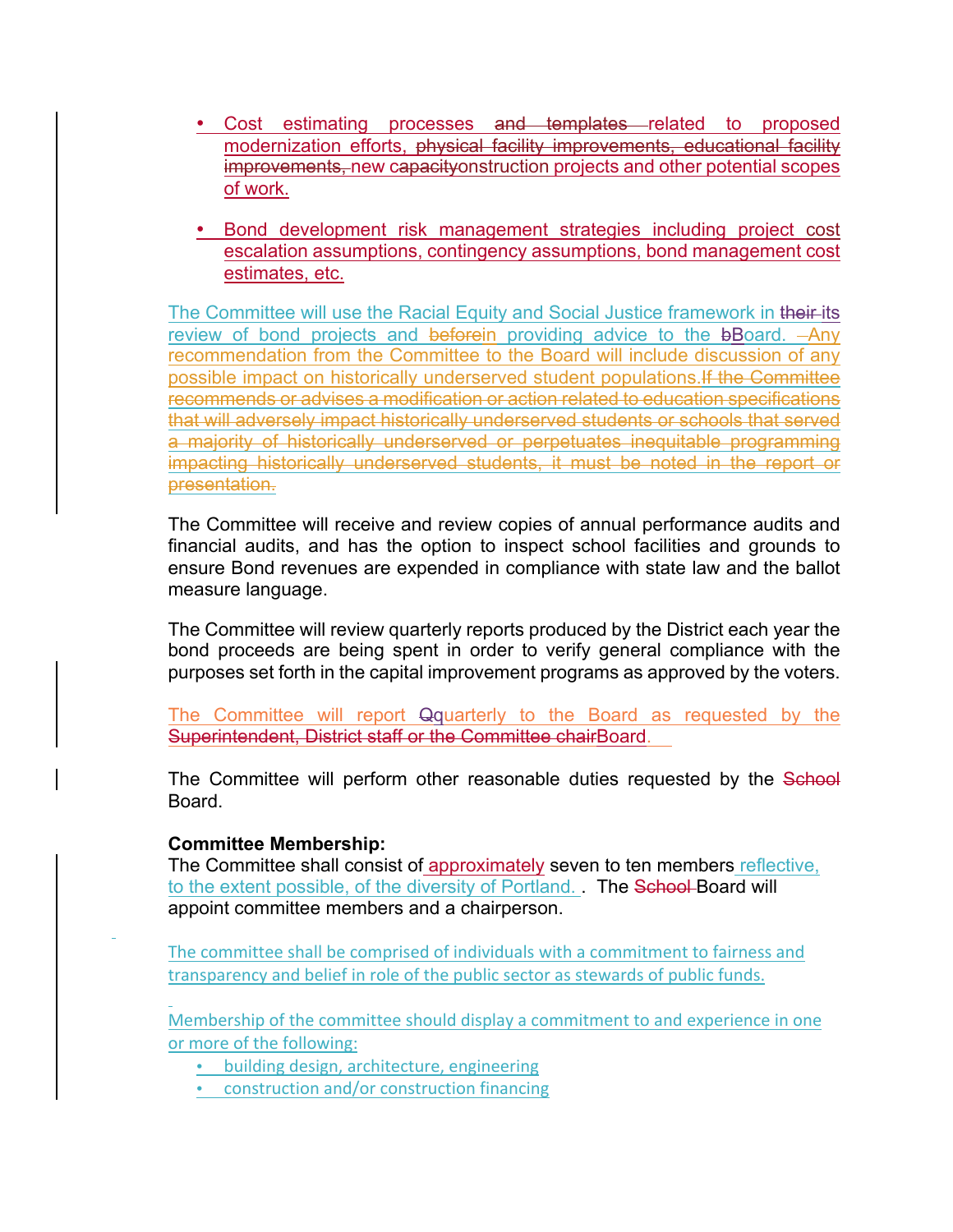- workforce equity and/or career learning equity
- public contracting, budgeting, and/or auditing
- business equity,  $MWESB[<sub>JBI</sub>]$  opportunities in public works

The Committee shall be comprised of a mix of individuals with a good reputation in the community for fairness and transparency, and a majority of the committee will be people with a combination of experience in building design; construction; construction financing; public contracting, budgeting, and/or auditing.

a) The Committee members shall receive no direct or indirect compensation from the District for their services as members of the Committee.

b) The Committee members may not have an active or pending contract with the District, nor enter into a contract during their term on the Committee.

c) The Committee may not include any employee or official of the District, or any vendor, contractor or consultant of the District.

d) A Committee member serves to advise the School Board. If a Committee member resigns, violates the Committee Code of Ethics Policy contained herein (see attachment), fails to attend two consecutive Committee meetings without reasonable excuse, or otherwise becomes unable to serve on the Committee, the Board may declare the position on the Committee to be vacant and appoint another qualified person to the Committee.

e) Members are appointed to staggered 2-, 3- and 4-year terms and may reapply for consideration to serve additional terms. Effective July 1, 2019, Beginning with the next appointed chairperson, a A Committee member shall not hold the title of chairperson for more than 3 years may not serve more than eight consecutive years. A Committee member may serve only only for a total of no more than eight years.

#### **Committee Operations:**

The charge to the Committee does not include:

- a. Approval of construction contracts;
- b. Approval of construction change orders;
- c. Appropriation of construction funds;
- d. Handling of legal matters;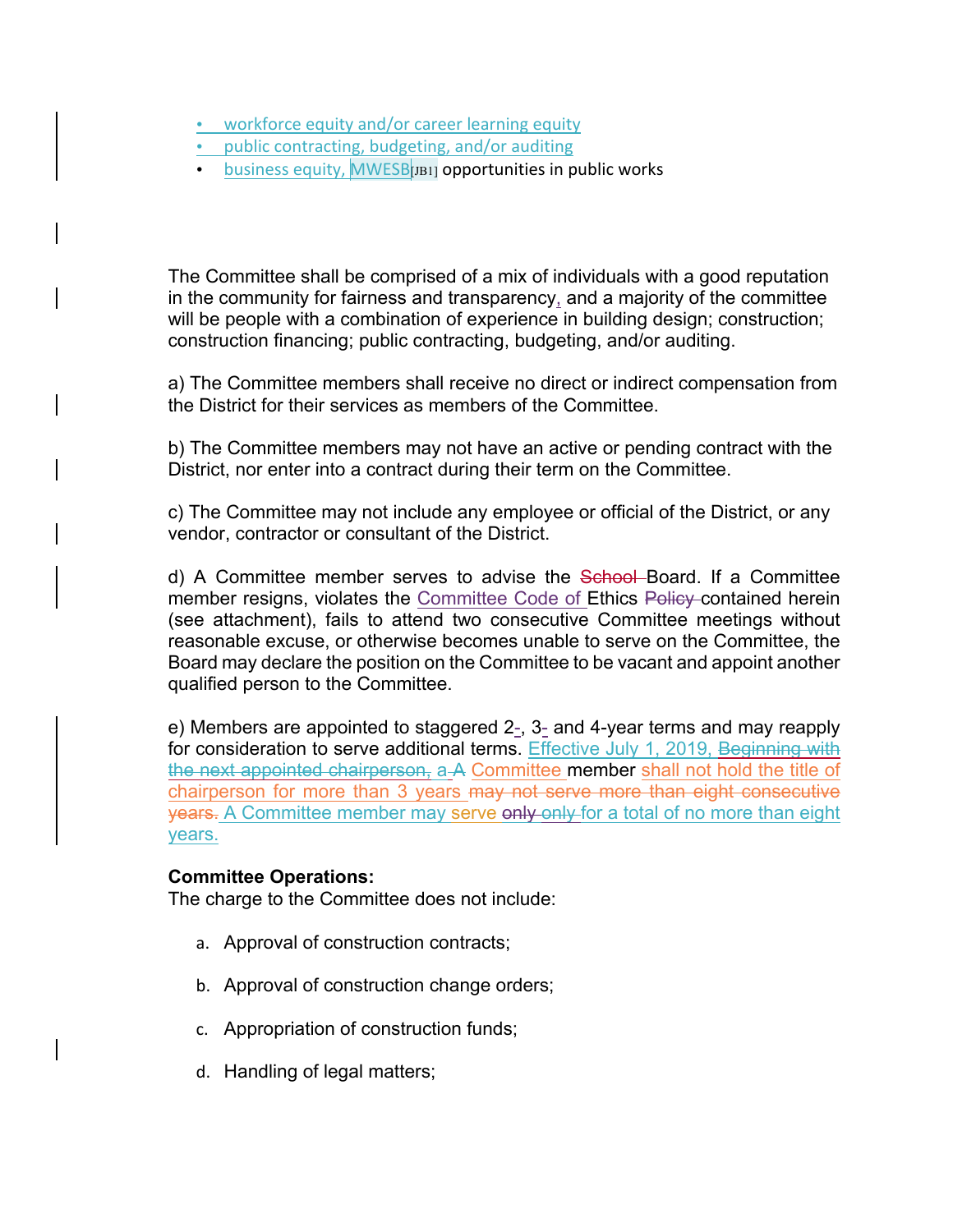- e. Approval of construction plans and schedules;
- f. Approval of the sale of bonds;
- g. Priorities and order of construction for the bond projects;
- h. Selection of architects, engineers, construction managers, project managers, and such other professional service firms;
- i. The approval of the design for any project;
- j. The selection of independent audit firm(s), performance audit consultants and such other consultants as are necessary to support the performance of the Bond Program;
- k. Setting or approving schedules of design and construction activities; or
- l. Activities, roles or responsibilities that have been designated by the Superintendent or her designee to staff or consultants, or any policy-making responsibilities;.
- m. Approval of future bond scopes of work;- or
- l.n. Approval of current or future project cost estimates.

#### **Committee Meetings:**

a) The Committee will meet quarterly or as requested by the Superintendent, District staff or the Committee chairBoard.

b) Committee meetings are advisory and not related to formal decision-making by the PPS School-Board. Committee meetings shall include opportunity for public comments.

c) The Chief Operating Officer, Chief Financial Officer, and Director of the Office of School Modernization will provide support and staffing to the CommitteeSuperintendent will assign and delegate the appropriate level of staff to support the Committee's work.

d) PPS District staff will provide necessary technical and administrative assistance as follows:

(1) A meeting room, including any necessary audio/visual equipment;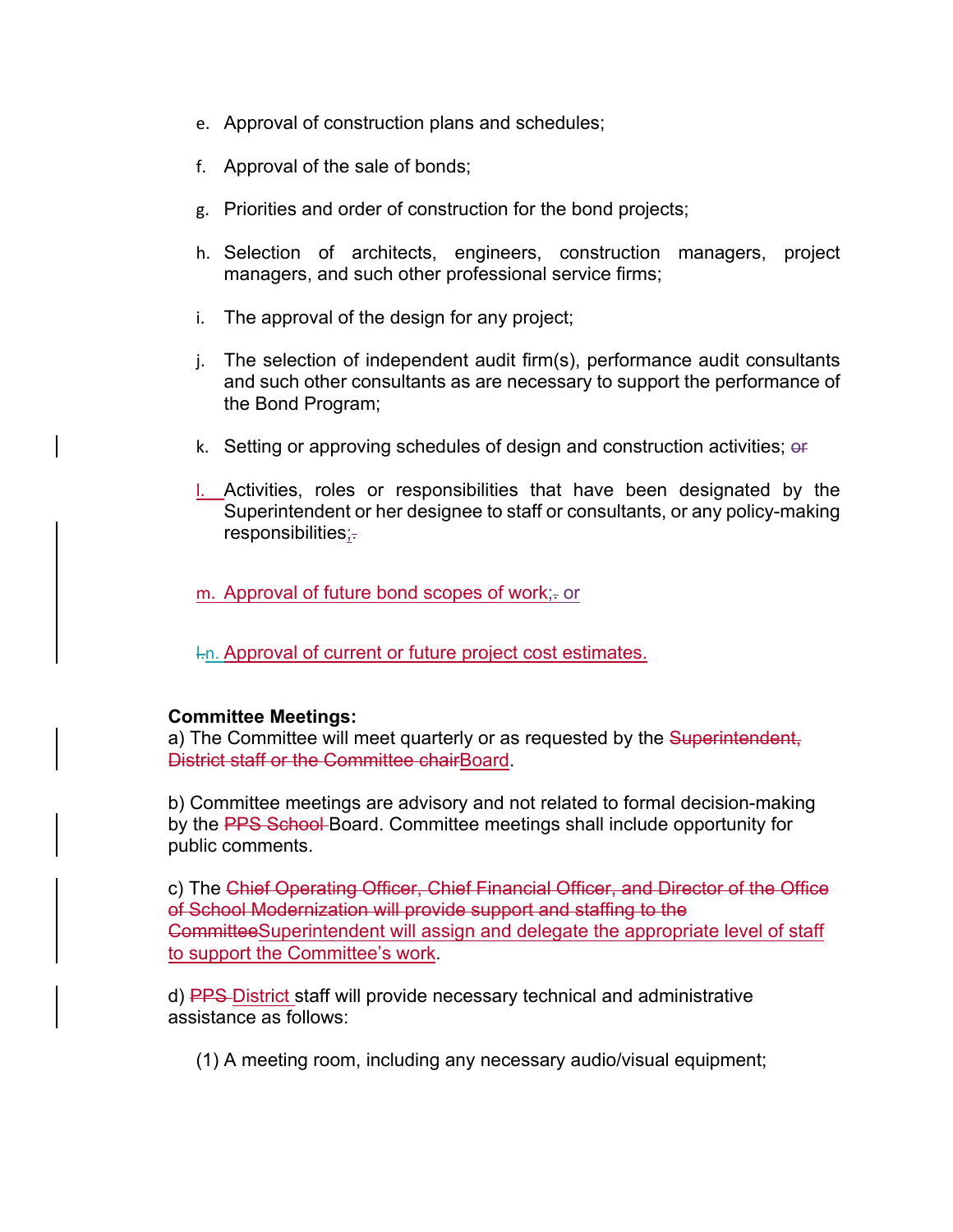- (2) Preparation and copies of any documentary meeting materials, such as agendas and reports; and distribution of those materials to the committee in a timely manner.
- (3) Provision of reports covering the School Bond Programs.
- (4) Preparation of Committee meeting minutes and posting for public viewing and use on the PPS web site.
- (5) PPS District staff will attend Committee meetings in order to report on the status of capital improvement projects, to respond to questions, and to receive advice and counsel on the overall bond programs or any of their component parts. PPS District project consultants may attend Committee meetings at the discretion of PPS-District staff.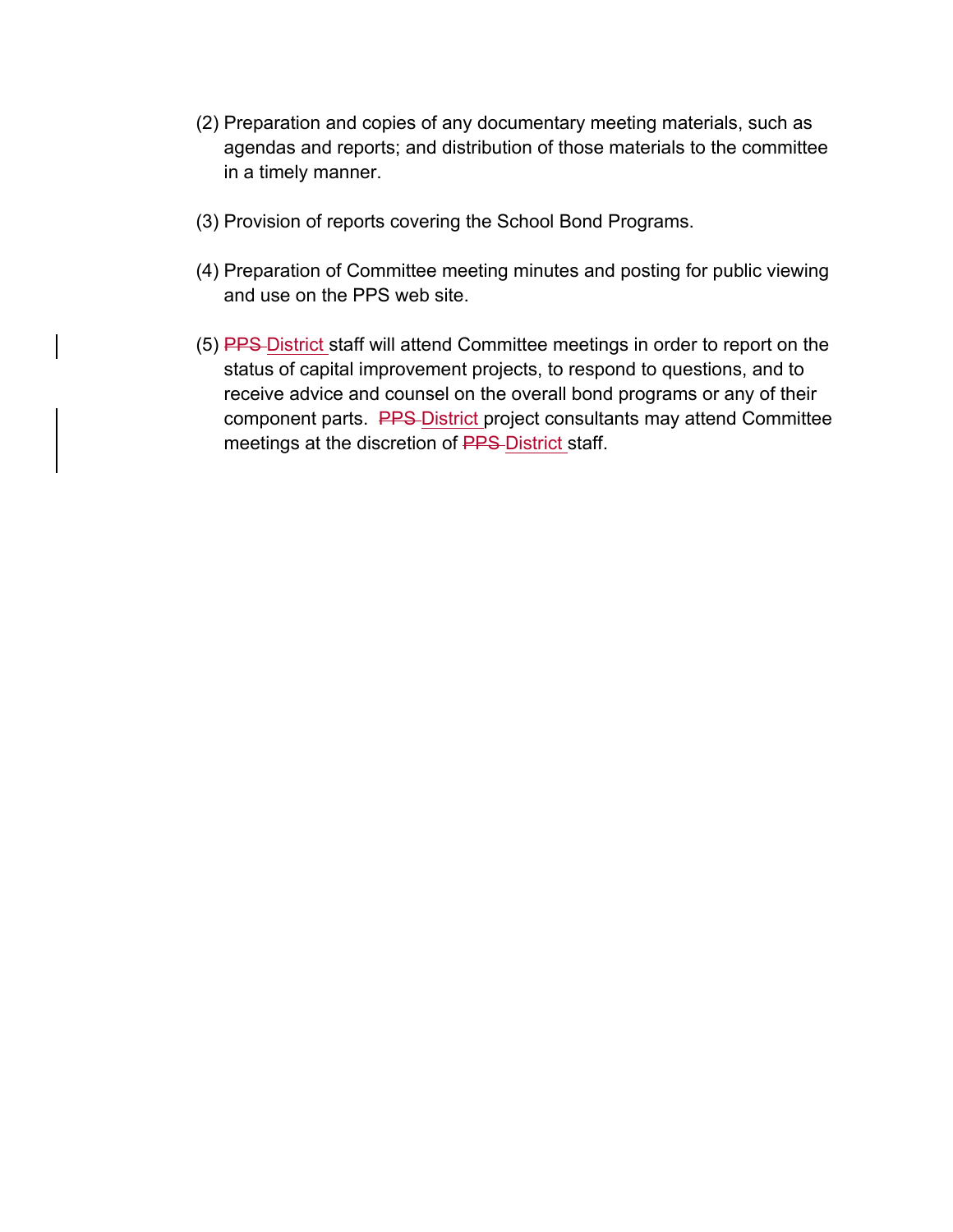#### **Attachment**

#### **Portland Public Schools Capital Construction Bond Citizen Accountability Committee: Code of Ethics Considerations**

An Code of eEthics policy provides general guidelines for Committee members to follow in carrying out their roles. Not all ethical issues that Committee members face are covered in this PolicyCode. However, this Policy Code captures some of the critical areas that help define ethical and professional conduct for Committee members. Committee members are expected to strictly adhere to the provisions of this Code of Ethics-Policy.

### **Policy:**

Each member must act as a responsible fiduciary. As a state actor, eEach Committee member must uphold the federal and Oregon Constitutions; the laws and regulations of the United States and the State of Oregon, including complying fully with the ethics laws found within ORS Chapter 244; and the policies, procedures, rules, and regulations of the District. Additionally, Committee members shall:

- Act in the best interest of the District and the public
- Make service on the Committee a high personal priority by participating constructively and consistently in Committee work
- Prepare for meetings by reading the agenda and supporting material and learning about the subject matter
- Participate in rational, informed deliberations by considering reliable information and thinking critically
- Use one's own judgment versus following the lead of others
- Be committed to serving the District as a whole rather than any part or any personal or political cause
- Avoid conflicts of interest or the appearance thereof
- Provide advice and counsel untainted by personal, professional, or political interest
- Adhere to the highest standards of personal and professional behavior

CONFLICT OF INTEREST. A Committee member shall not make or influence a District decision related to:

3. any contract funded by bond proceeds; or

4. any construction project which will benefit the Committee member's outside employment, business, or provide a financial benefit to a family member, such as a spouse, child, parent or sibling.